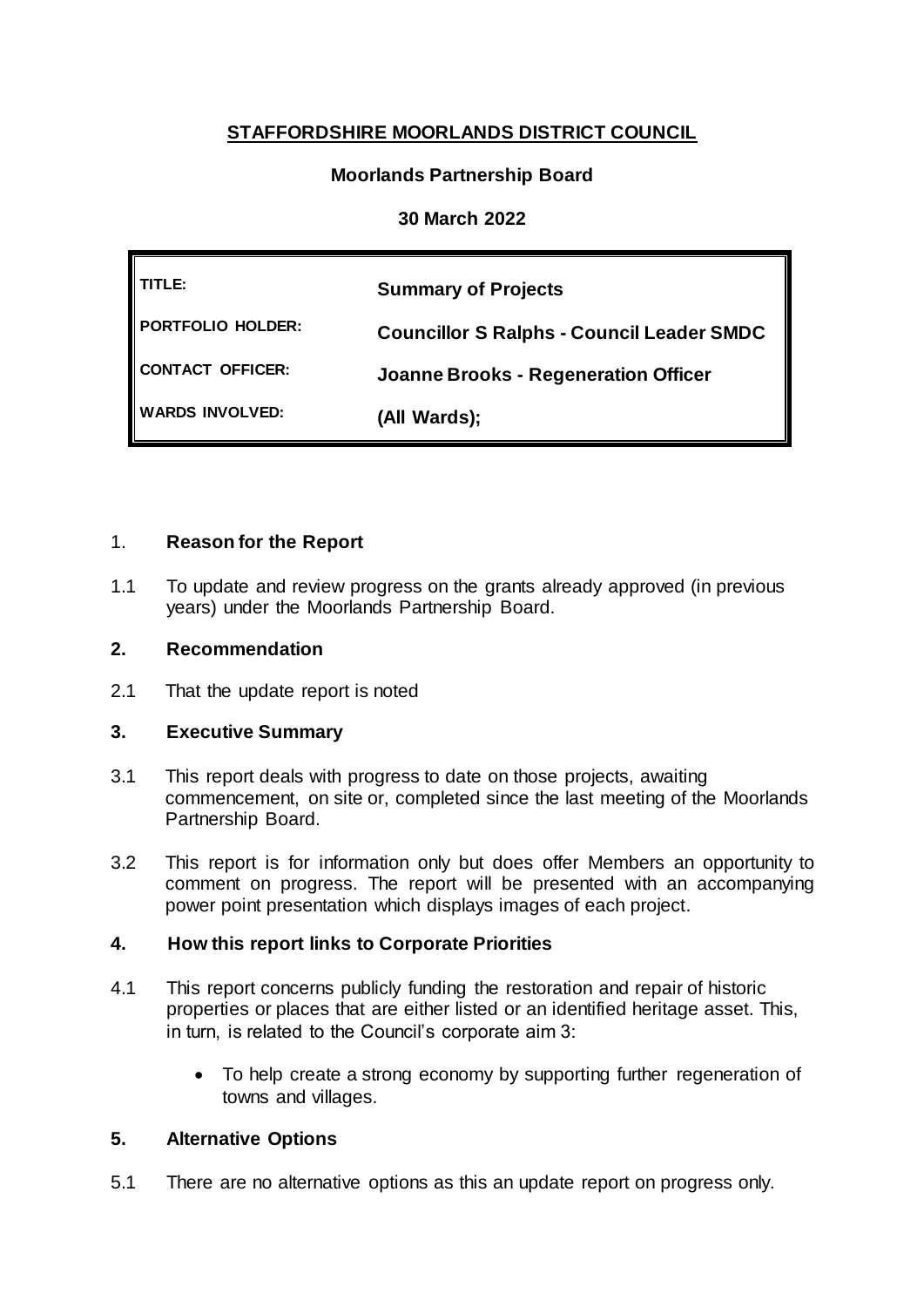## **6. Project updates and progress**

### **2016/17 OFFERS:**

**Biddulph Town Council Projects - The Trough, Gillow Heath Station and Halls** Road Community Notice Board. The noticeboard will be erected in April. Licences are being obtained to do the work at Gillow Heath Station. The Trough repair is delayed slightly waiting confirmation of a contractor.

#### **2017/2018 OFFERS:**

#### Funerary Monuments

All repairs to the funerary monuments are now complete. The Genders Memorial in Biddulph was the last to complete. The grant has been paid and the project is now complete.

#### **2019/2020 OFFERS:**

42 Compton, Leek No further update to report.

Leekbrook Rail Track No project update

### **2020/2021 OFFERS:**

St Edwards Summerhouses Specification being prepared prior to making grant award.

#### **2021/2022 OFFERS:**

#### Endon Village Well

Two new water pipes have been installed, one of which has now been connected to the well head and so water is once again running to the main well head in the village through a new pipe.

#### **ANTICIPATED APPLICATIONS:**

#### Former garage/barn – Ipstones

69 – 71 Derby Street – New Shopfront and upper floor window repairs

The Plough Endon – Redecoration of Mural

#### **7. Implications**

7.1 Community Safety – No implications at this stage.